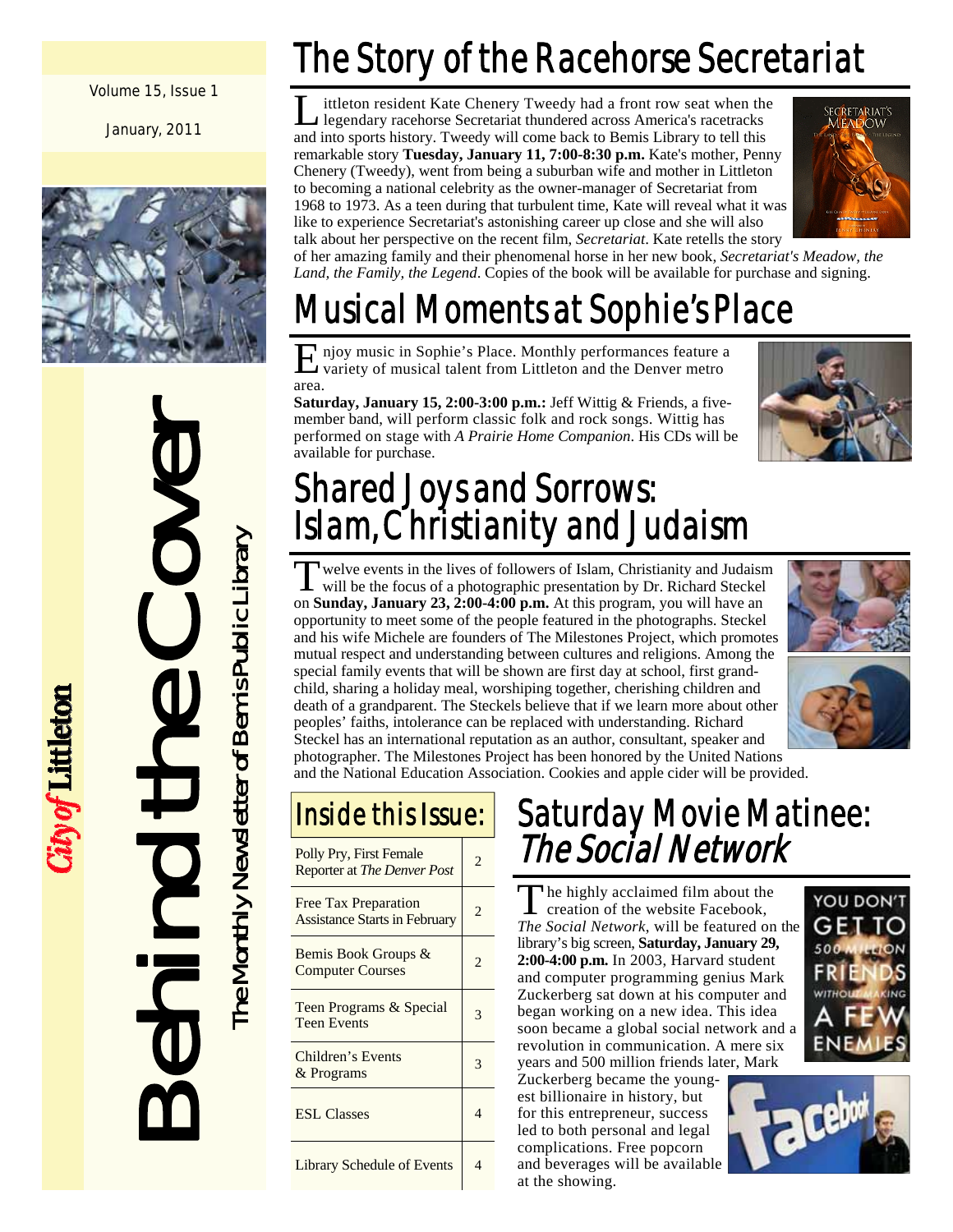## Polly Pry, 1st Female Reporter at The Denver Post

eonel Ross Campbell, better known as Polly Pry, was born in the South in 1857. Intelligent, beautiful, and from a socially elite family, she ran away from an exclusive boarding school at age 15. As the first female reporter for *The Denver Post*, her male co-workers resented her "flouncing skirts" in their newsroom. What gained Polly the most renown was her passionate campaign to free Colorado's famous cannibal, Alfred Packer, from prison. Polly Pry will be portrayed on **Monday, January 24, 2:00-3:00 p.m.**  by Kay Negash, one of Colorado's most widely recognized storytellers.



# Free Tax Preparation Assistance

B eginning in February, Bemis will be providing free tax return preparation for taxpayers who cannot afford professional assistance. **IRS trained volunteers will be available in the study rooms on the lower level of the library from February 2 through April 13 on Wednesday evenings from 6:00-8:00 p.m. and on Saturdays from Noon-4:00 p.m.** No pre-registration is required to receive assistance.



**The AARP will provide tax preparation help on the upper level of the library from February 7-April 12, Mondays and Tuesdays, 9:00 a.m.-1:30 p.m.** Pre-registration is required for this assistance, which is provided for low and middle-income seniors aged 60 and over. To register for AARP tax assistance at the library, please call the senior volunteer at the Buck Recreation Center, 303-730-4605.

## Book Groups at Bemis

We have a variety of Book Groups that meet throughout the month. Choose a group that suits your interests and schedule. Then join us for some stimulating discussions.

 **Senior Book Club First Monday of each month at 2 p.m.** 

**Jan. 10:\*** *The Alchemist*  by Paul Coelho

An Andalusian shepherd boy named Santiago travels from his homeland in Spain to the Egyptian desert in search of a treasure buried



**REAKONOMIC:** UE ECONOMIST E<br>Idden side of Eve

in the Pyramids. Along the way he meets a Gypsy woman, a man who calls himself king, and an alchemist. What starts out as a journey to find worldly goods turns into a discovery of the treasures found within. **\****We will meet on the second Monday in* 

*January due to the holidays.*  **Feb. 7:** *Freakonomics:* 

 *A Rogue Economist Explores the Hidden Side of Everything* by Stephen Leavitt Leavitt is not a typical econo-

STEVEN D. LEVITT ...<br>STEPHEN J. DUBNER mist. He studies the stuff and riddles of everyday life, from cheating and

crime to sports and child rearing. His conclusions regularly turn conventional

wisdom on its head. **Mar. 7:** *The Wrong Mother* 

by Sophie Hannah A year after a brief affair, Sally Thorning learns about the murders of her lover's family and realizes that the man's face does not match her

lover--a situation which quickly escalates to a dangerous level for Sally's family.

#### **Monday Evening Book Group**

**Third Monday of each month at 7 p.m. Jan. 24\*:** *White Tiger*  by Aravind Adiga

A memorable story that



**TONI MORRISON** 

a mercy

Spoon

depicts the social and economic inequalities of contemporary India. The main character, Balram Halwai, recounts his transformation from an

honest, hardworking boy to a murderer. **\****We will meet on the fourth Monday in January due to the Martin Luther King, Jr. Holiday.* 

#### **Feb. 28\*:** *A Mercy* by Toni

Set at the close of the 17th century and told through the perspective of several

provoking book looks at various forms of slavery in America.

**\****We will meet on the fourth Monday in February due to the President's Day Holiday.* 

**Mar. 21:** *Spoon*  by Robert O. Greer In Big Horn County, MT,

1991, when a barefoot half-African American, half-Native American hitchhiker

wearing an expensive cowboy hat gets a ride from a teenager named TJ Darley, a friendship is born.

## Computer Services & Computer Classes

B emis has 22 Internet access computers on the lower level of the library, plus another seven located in the Children's Room for use by our patrons in 5th grade and younger.



Also, **wireless Internet access is now available throughout the building for patrons with wireless-enabled laptops.**

 Currently, our computers use Microsoft XP operating systems and Microsoft Office 2003 software that includes Word, Excel, Access, PowerPoint and Publisher. All of our PCs are linked to printers. Printing costs are \$0.10 a page for black only or \$0.50 a page for color. Our computer lab has 12 PCs and may be scheduled for group use. We are happy to assist patrons individually at any time if you need help using the computers or the Internet.

 We also offer *free* computer and Internet classes on a regular basis. To learn about or register for an upcoming class and/or group use of our computer lab, call the library at 303- 795-3961 or stop by the Information Desk.

**All classes and open computer lab are held from 9-10:30 a.m.** *except where noted.*

 Currently space is available in these classes: **Beginning Access Parts 1 & 2\* MS Office 2003**

 Tues., Jan. 18 & Wed., Jan. 19  **\****Students should sign up for both classes.* 

- **Beginning Excel MS Office 2003** Tues., Jan. 11; Tues., Feb. 15
- **Intermediate Excel MS Office 2003** Wed., Jan. 12; Wed., Feb. 16
- **Beginning Internet** Wed., Jan. 26; Wed., Feb. 2
- **Beginning PowerPoint MSOffice 2003** Tues., Jan. 25
- **Beginning Publisher MS Office 2003** Tues., Feb. 22
- **Beginning Windows XP** Tues., Jan. 4; Tues., Feb. 1
- **Beginning Word MS Office 2003** Wed., Jan. 5; Tues., Feb. 8
- **Intermediate Word MS Office 2003** Wed., Feb. 9
- **Computer Comfort** Sat., Jan. 15; Sat., Feb. 5
- **Craigslist** Fri., Jan. 21
- **Introduction to Digital Photography** Fri., Feb. 11
- **iPad and Kindle** Wed., Feb. 23
- **Shopping on the Internet** Fri., Feb. 25
- **Skype & VoIP Options** Fri., Jan. 7
- **Windows XP File Management** Sat., Feb. 19
- **Open Computer Lab** *Every* **Thursday** No registration required. Receive one-onone time with a computer class instructor.



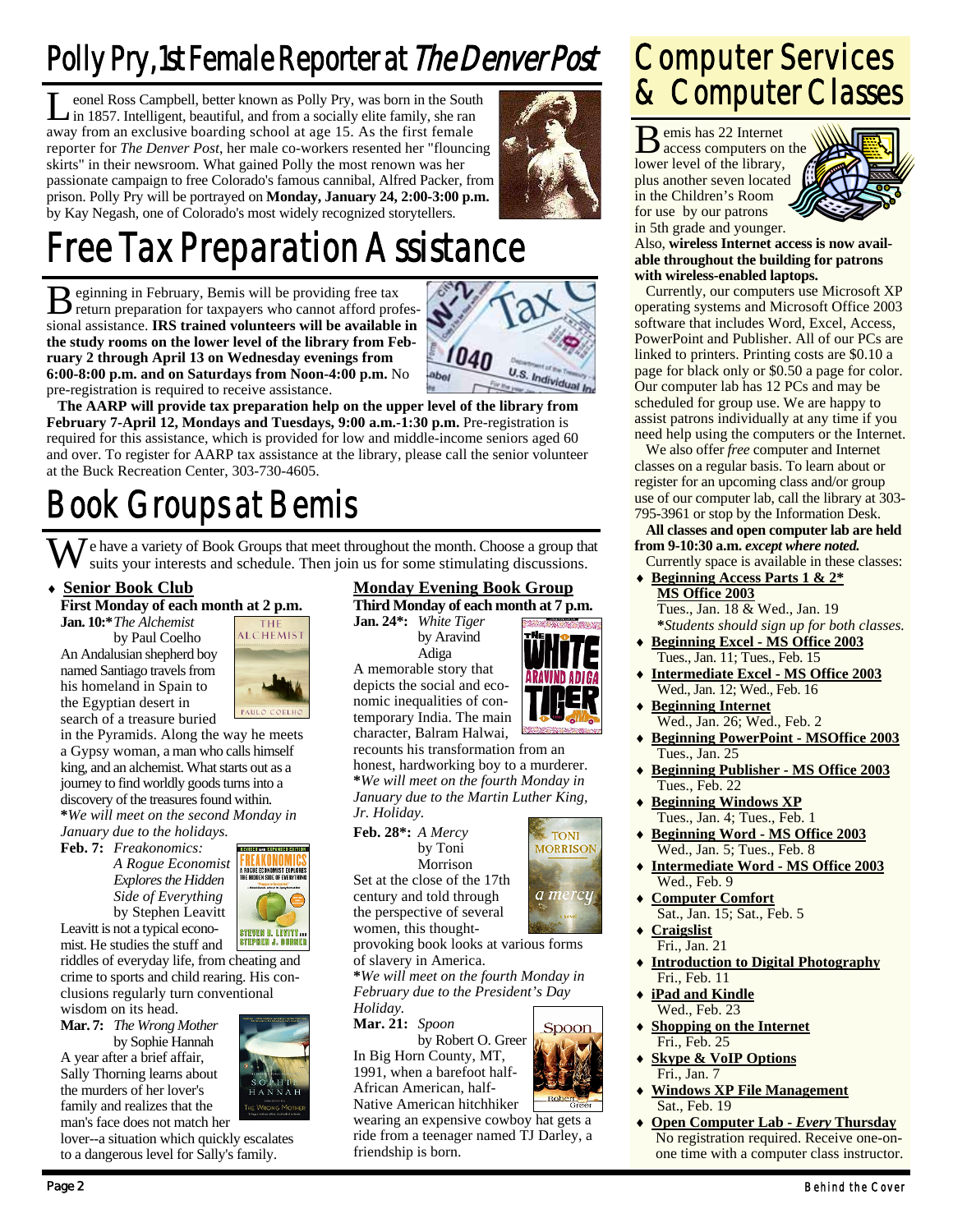

For more information, call teen librarian<br>Mark Decker at the library, 303-795-3961, or check the Bemis teen blog site online at http://bemisteen.blogspot.com.

Join other teens for the following activities: **Anime Club**

- **First Sat. of the month @ noon Jan. 8\*:** *Tower Of Druaga* **Feb. 5:** Title will be selected at Jan. mtg. **Mar. 5:** Title will be selected at Feb. mtg. **\****We will meet on the second Saturday in January due to the New Year's Day holiday.*
- **Wii Third Thursdays @ 3:30 p.m.**  Play a different video game each month! **Jan. 20:** *Super Smash Bros Brawl*  **Feb. 17:** *Carnival Games*  **Mar. 17:** *Wii Sports*
- **Teen Advisory Group (TAG) Fourth Friday of the month @ 3:30 p.m. Jan. 28, Feb. 25 & Mar. 25**

# Special Teen Event

#### **Book It!**

**Saturday, January 15, 2:00-4:00 p.m.**  Handmade books are all the rage. Join us to learn how to create a cool book by hand! Great for diaries, journals, or just for fun, these books also make fantastic gifts. Bring in a favorite photograph and we'll help you copy and recolor it to use for the cover of your book. All materials will be provided. Space is limited! Register for this program by calling the library at 303-795-3961, or by emailing Mark, the teen librarian, at mdecker@littletongov.org.

## Upcoming Teen Events

#### **Red Cross Babysitting Class Saturday, February 19, 9 a.m.-4 p.m.**  Become a certified babysitter by attending

an American Red Cross Babysitter's Training Course at Bemis. The class is limited to 12 participants ages 11-15. The course fee is \$60. To register, call the American Red Cross directly at 303-722-7474.

#### **"You Are Here"**

#### **Teen Photography Contest Submit your best original photo** that ex-

presses the theme "You Are Here" **by Monday, March 14.** Include the name of your photograph with your submission. The winning photos from two age groups, middle school/junior high and high school, will be published on a library bookmark to be given out for the teen summer reading program. For more information, or to submit your photo, contact Mark, the teen librarian, at 303-795-3961 or mdecker@littletongov.org

# Children's Programs



## Family Film: Shrek Forever After

J oin us on **Saturday, January 8, 2:00 p.m.** for ninety-three minutes of laughter, popcorn and lemonade at the large screen showing of *Shrek Forever*  After (Rated PG). Children under the age of 8 must attend with an adult. Reservations are required, call the library at 303-795-3961 or sign-up at the Children's Desk beginning December 28. No strollers, please.



# Caldecott Art Affair

To recognize the Caldecott Award for 2011, come to Bemis on **Saturday, January 22, 2:00 p.m.** to experience art in the Caldecott tradition. We will have paints, paper, pastels and all things artistic to enable you to make a picture similar to a Caldecott award-winning illustrator. For children in Grades 1-5. Please call 303-795-3961 to book reservations beginning January 9.



# Caldecott Medal Nominees on Display

E ach January, the Caldecott Medal is awarded to the artist of the most distinguished American picture book for children published in the United States during the preceding year. To be eligible, the artist must be a citizen or resident of the U.S. This month, stop by the Children's Room to see a display of books eligible for the prestigious 2011 Caldecott Medal.



## Weekly Story Times & Ongoing Activities

#### *Weekly Programs resume on January 4.*



 **Story Box: Ages infant-36 months Tuesdays at 9:30 a.m. or 10:30 a.m. Wednesdays and Fridays at 9:30 a.m.** 

A thirty-minute session for children and a caring adult to introduce the joy of reading. *Space is limited; free tickets are available one week in advance.* 

 **Preschool Story Time: Ages 3-kindergarten Thursdays at 10:30 a.m. or 1:30 p.m. Also on Fridays at 10:30 a.m.** 

A thirty-minute independent session with stories, songs, and activities with a puppet show the first week of the month.

#### **Paws to Read: For grades 1-5**



 **Third Saturdays, 10:00 a.m.-noon. Saturday, Jan. 15** Readers in grades 1-5 can read with a furry friend. Please call 303-795-3961 to register for a 20-minute spot. Presented by the American Humane Association.

#### **Register for Email Notification:**

Receive our monthly newsletter via email and choose to be notified of special programs. Here's how: visit http://bemis.sirsi.net/. Under *Library Info* click on *More information* and then click on *Subscribe Bemis News Email*. Or, fill out a paper form at any Information Desk the next time you visit the library.

 **Bemis Library Dial-a-Story:** Your child can listen to a story anytime by calling 303-795-3960. Enjoy a new story or an old favorite.